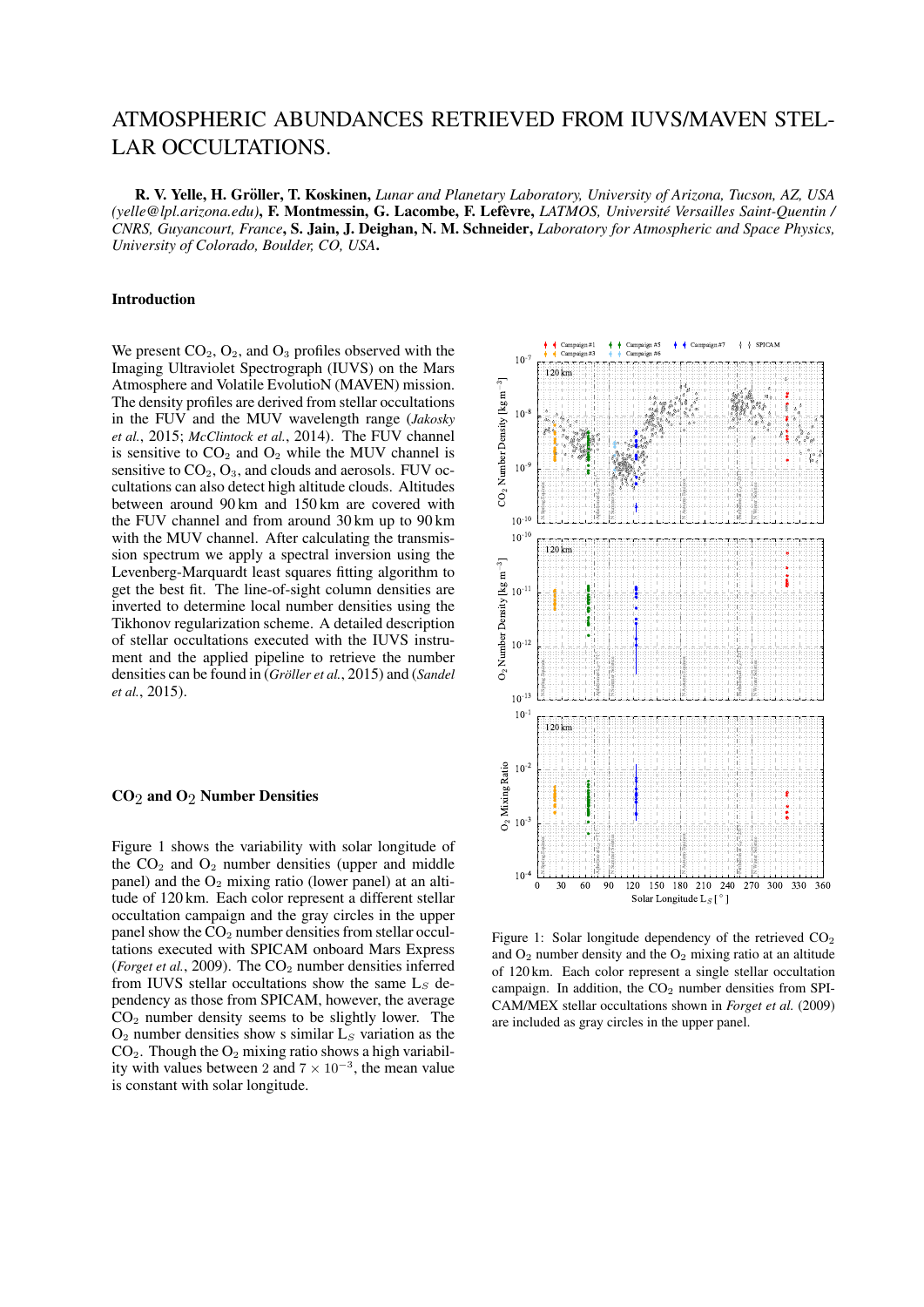

Figure 2: Longitude and latitude distribution of the peak  $O_3$  number densities. The filled triangles, squares, and diamonds are representing the obtained  $O_3$  number densities measured during the stellar occultation campaign 3, 5, and 7, respectively. The empty black circles indicate stellar occultations where no  $O_3$  was observed.

# Ozone Number Densities

Ozone shows a very distinctive feature in the MUV wavelength range of the transmission spectrum. If  $O_3$ is present in the atmosphere, the Hartley band, a broad absorption feature centered around 255 nm, can be seen. We detect ozone in 29 occultations from the first 10 campaigns. All 29 occultations are executed during the nighttime between 21:00 and 3:00. Daytime stellar occultations are recorded but they cannot be used for ozone retrievals due to the saturation of the MUV channel.

The geographic distribution of the retrieved ozone profiles are shown in Figure 2. The filled triangles, squares, and diamonds represents the maximum  $O_3$  number densities measured during stellar occultation campaign 3, 5, and 7, respectively. These three campaigns are separated by 3 to 4 Earth months and thus each campaign represent a different season on Mars; campaign 3 ( $L_s \approx 21°$ ) was executed during early spring in the Northern hemisphere (NH), campaign 5 ( $L_s \approx 63^\circ$ ) during late spring in the Northern hemisphere, and campaign 7 ( $L_s \approx 124^\circ$ ) during mid summer in the Northern hemisphere. The empty black circles indicate stellar occultations where a MUV transmission spectrum was recorded but no  $O_3$  was observed. During the NH mid summer, ozone number densities up to  $\sim 10^9$  cm<sup>-3</sup> were detected near the equator. Ozone abundances up to  $3 \times 10^9$  cm<sup>-3</sup> have been observed around 30°N during the NH late spring season. Nighttime occultations at a latitude of around 60◦S have been executed in all three campaigns and show a variability of more than an order of magnitude ( $1 \times 10^8$  cm<sup>-3</sup> to  $3 \times 10^9$  cm<sup>-3</sup>).

The altitude dependent ozone density profiles for all 29 occultations are shown in Figure 3. One group of  $O_3$ profiles shows a peak of  $\sim 2 \times 10^9$  cm<sup>-3</sup> around an altitude of 40 km and a second group shows a slightly smaller peak centered at  $\sim$  30 km. The ozone profiles at higher altitudes are recorded during campaign 5 at  $L_s \approx 63^\circ$  (late spring) whereas the group of profiles at around 30 km are observed during campaign 7 at  $L_S \approx 124^\circ$  (mid summer). O<sub>3</sub> density profiles for different occultation geometries are shown in *Lebonnois et al.* (2006) measured with the UV spectrometer of the SPI-CAM instrument onboard the European Mars Express mission. Their profiles show an ozone peak with values ranging from 2 to  $9 \times 10^9$  cm<sup>-3</sup> at altitudes between 30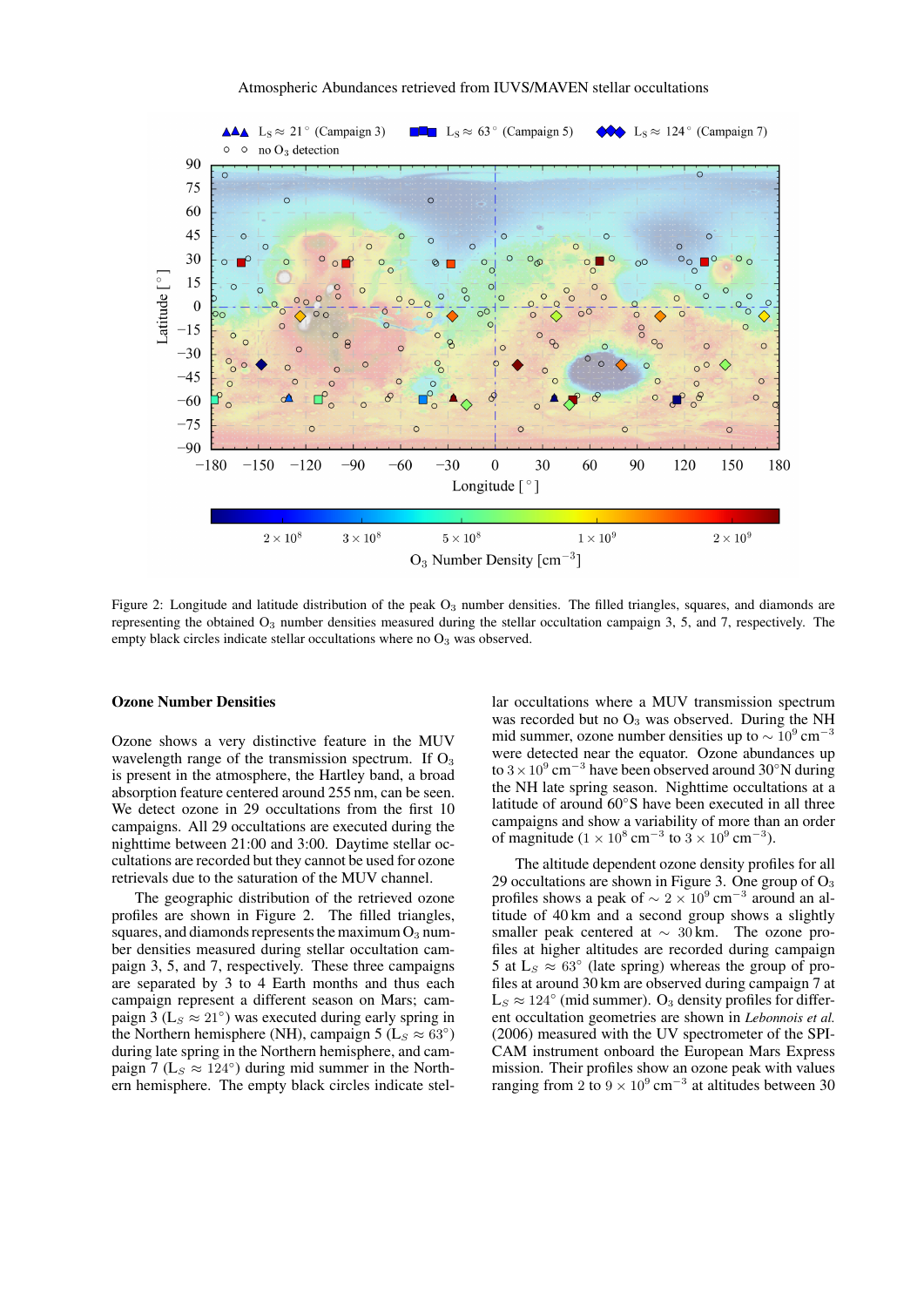#### **REFERENCES**



Figure 3: Ozone density profiles for all 29 stellar occultations.

and 40 km. Though their altitudes are in agreement, the peak values are up to a factor of five higher than the one obtained from the IUVS instrument.

### **Acknowledgements**

This work was supported by NASA as part of the MAVEN Mission.

#### **References**

- Forget, F., F. Montmessin, J.-L. Bertaux, F. González-Galindo, S. Lebonnois, A. Reberac, E. Dimarellis, and M. A. López-Valverde (2009), Density and temperatures of the upper Martian atmosphere measured by stellar occultations with Mars Express SPICAM, Journal of Geophysical Research, 114, E01,004.
- Gröller, H., R. V. Yelle, T. T. Koskinen, F. Montmessin, G. Lacombe, N. M. Schneider, J. Deighan, A. I. F. Stewart, S. K. Jain, M. S. Chaffin, M. M. J. Crismani, A. Stiepen, F. Lefèvre, W. E. McClintock, J. T. Clarke, G. M. Holsclaw, P. R. Mahaffy, S. W. Bougher, and B. M. Jakosky (2015), Probing the Martian atmosphere with MAVEN/IUVS stellar occultations, Geophysical Research Letters, 42(21), 9064-9070.
- Jakosky, B. M., R. P. Lin, J. M. Grebowsky, J. G. Luhmann, D. F. Mitchell, G. Beutelschies, T. Priser, M. Acuna, L. Andersson, D. Baird, D. Baker, R. Bartlett, M. Benna, S. W. Bougher, D. Brain, D. Carson, S. Cauffman, P. Chamberlin, J.-Y. Chaufray, O. Cheatom, J. T. Clarke, J. Connerney, T. Cravens, D. Curtis, G. Delory, S. Demcak, A. De-Wolfe, F. Eparvier, R. Ergun, A. Eriksson, J. Espley, X. Fang, D. Folta, J. L. Fox, C. Gomez-Rosa, S. Habenicht, J. Halekas, G. Holsclaw, M. Houghton, R. Howard, M. Jarosz, N. Jedrich, M. Johnson, W. Kasprzak, M. Kelley, T. King, M. Lankton, D. Larson, F. Leblanc, F. Lefèvre, R. Lillis, P. Mahaffy, C. Mazelle, W. E. McClintock, J. McFadden, D. L. Mitchell, F. Montmessin, J. Morrissey, W. Peterson, W. Possel, J. A. Sauvaud, N. Schneider, W. Sidney, S. Sparacino, A. I. F. Stewart, R. Tolson, D. Toublanc, C. Waters, T. Woods, R. V. Yelle, and R. W. Zurek (2015), The Mars Atmosphere and Volatile Evolution (MAVEN) Mission, Space Science Reviews, 195(1-4),  $21 - 48$ .
- Lebonnois, S., E. Quémerais, F. Montmessin, F. Lefèvre, S. Perrier, J.-L. Bertaux, and F. Forget (2006), Vertical distribution of ozone on Mars as measured by SPI-CAM/Mars Express using stellar occultations, Journal of Geophysical Research, 111(E), E09S05.
- McClintock, W. E., N. M. Schneider, G. M. Holsclaw, J. T. Clarke, A. C. Hoskins, I. Stewart, F. Montmessin,